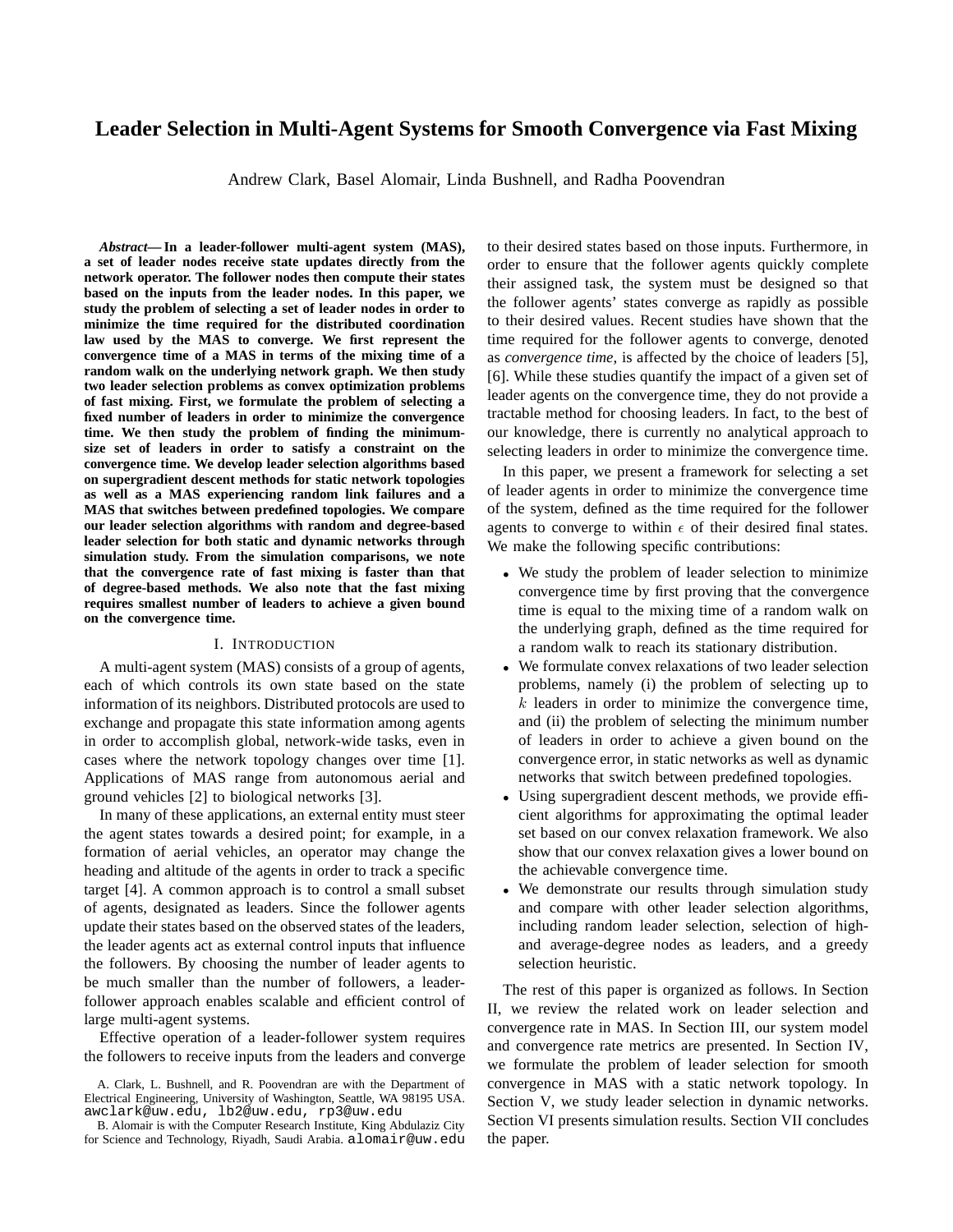## II. RELATED WORK

Leader selection in multi-agent systems has been studied under a variety of design criteria. In [7], the problem of selecting the minimum number of leaders in order to achieve controllability was studied within a structural controllability framework [8]. Leader selection in order to minimize errors in the follower agent states due to link noise has been approached using continuous [9], [10] and discrete [11] optimization methods. In [12], selecting leaders in order to minimize the errors experienced while the follower states converge was studied using supermodular optimization techniques. In [13], a framework for selecting leaders based on joint consideration of controllability and performance criteria, such as errors due to link noise, was presented.

Minimizing the convergence time has been considered in other contexts, such as design of gossip algorithms [14] and fast-mixing Markov chains [15]. These methods assume a homogeneous network, in which there are no leader nodes, and determine the optimal choice of link weights in order to minimize the convergence time.

When a set of leader nodes is given, the effect of the leader set on the convergence time has been analyzed using the spectrum of the associated graph Laplacian [5], [6]. These studies, however, are applicable for quantifying the performance of a MAS for a fixed set of leaders, rather than choosing which nodes should act as leaders in order to minimize convergence time.

## III. MODEL AND PRELIMINARIES

In this section, the system model is given and the convergence time for the MAS is formally defined. We then define the mixing time of a random walk on a graph and prove the equivalence between convergence time and mixing time.

#### *A. System Model*

A MAS consisting of  $n$  agents is considered, with each agent given a unique index in  $V = \{1, \ldots, n\}$ . The set of communication links between agents is denoted  $E$ ; the neighbor set  $N(i)$  consists of the set of agents such that  $(i, j) \in E$ . The network topology  $G = (V, E)$  may be static, or may change over time due to link failures or switching between topologies.

Agent *i* has a time-varying state variable  $x_i(t) \in \mathbb{R}$ . A subset of agents, denoted S, are designated as leaders, and receive their states directly from the network operator. The remaining agents update their states according to  $x_i(t)$  =  $-\sum_{j \in N(i)} W_{ij}(x_i(t) - x_j(t))$ . We assume that  $W_{ij} = W_{ji}$ for all  $(i, j) \in E$ . Letting  $\mathbf{x}_F(t)$  and  $\mathbf{x}_L(t)$  denote the vectors of follower and leader states, respectively, the state dynamics are given by  $[\dot{\mathbf{x}}_F(t) \dot{\mathbf{x}}_L(t)]^T = -L[\mathbf{x}_F(t) \mathbf{x}_L(t)]^T$ , where L is a real-valued matrix defined by  $L_{ij} = -W_{ij}$  for  $(i, j) \in$  $E, L_{ii} = \sum_{j \in N(i)} W_{ij}$  for all  $i \in V \setminus S$ , and  $L_{ij} = 0$  when  $i \in S$ .

# *B. Definition of Convergence Time*

The following lemma, first proved in [4], gives a sufficient condition for convergence of the follower dynamics described in Section III-A to a desired value  $\mathbf{x}^* \in \mathbb{R}^{n-|S|}$ .

*Lemma 1:* Let the desired state  $x^*$  be given by  $x^* =$  $\hat{\mathbf{x}} + x_0 \mathbf{1}$ , where  $\hat{\mathbf{x}}$  is a known offset and  $x_0$  is an unknown reference state, and suppose that there exists a path from each node in V to at least one leader node. Then  $\lim_{t\to\infty} ||\mathbf{x}_t - \mathbf{x}^*|| = 0.$ 

We define the time required for the follower states to converge as follows.

*Definition 1:* The convergence time associated with leader set  $S$  is given by

$$
t_{\epsilon}(S) \triangleq \max_{\vert\vert \mathbf{x}(0) \vert\vert=1} \min \left\{ t : \vert\vert \mathbf{x}(t) - \mathbf{x}^* \vert\vert_2 < \epsilon \right\}.
$$

In words, the convergence time is equal to the time required for the follower agent states to reach within  $\epsilon$  of their desired values, where the maximum is taken over all initial follower states.

#### *C. Random Walks and Mixing Time*

We first define the distance between two probability distributions [15].

*Definition 2:* Let  $\mu$  and  $\nu$  be probability distributions on the same underlying space  $\Omega$ . The distance  $||\mu - \nu||_2$  is defined by  $||\mu - \nu||_2 = \frac{1}{2} \sum_{i \in \Omega} |\mu(i) - \nu(i)|^2$ .

We consider a random walk on the set of nodes  $V$  with transition matrix P, where  $P_{ij} > 0$  if there is an edge  $(i, j) \in$ E. A probability distribution  $\pi$  is a stationary distribution for the random walk with transition matrix P if  $\pi P = \pi$ . The time required for a random walk to reach its stationary distribution is denoted the mixing time.

*Definition 3 (Mixing time):* The mixing time of a random walk on  $G$  with transition matrix  $P$  and space of stationary distributions  $\Pi$  is equal to

$$
t_{mix}(\epsilon) \triangleq \min_{t} \{ \max_{\mu} \{ \min_{\pi \in \Pi} ||\mu P^t - \pi||_2 < \epsilon \} \},\
$$

where  $\mu$  is a probability distribution.

Formally, the mixing time is equal to the time required for the distribution of the random walk to reach any stationary distribution. While the mixing time is typically defined for random walks that have a unique stationary distribution, Definition 3 applies to any random walk with at least one stationary distribution.

#### *D. Equivalence of Mixing and Convergence Times*

The following theorem shows that the convergence time of Definition 1 is equivalent to the mixing time of a random walk. As a preliminary, it was noted in [4] that for any  $\delta > 0$ ,  $e^{-L\delta}$  is a stochastic matrix.

*Theorem 1:* Let  $P = e^{-L^T \delta}$ , where  $\delta > 0$  and  $t = k\delta$ . Then the convergence time of Definition 1 is equivalent to the mixing time of the random walk with transition matrix P.

*Proof:* We have

$$
\max_{\mathbf{x}(0)} ||\mathbf{x}(t) - \mathbf{x}^*||_2 = \max_{\mathbf{x}(0)} \min_{i \in S} ||e^{-Lt}\mathbf{x}(0) - e_i^T \mathbf{x}(0)||_2
$$

$$
= \max_{\mathbf{x}(0)} \min_{i \in S} ||\mathbf{x}(0)^T (e^{-L^T t} - e_i)||_2(1)
$$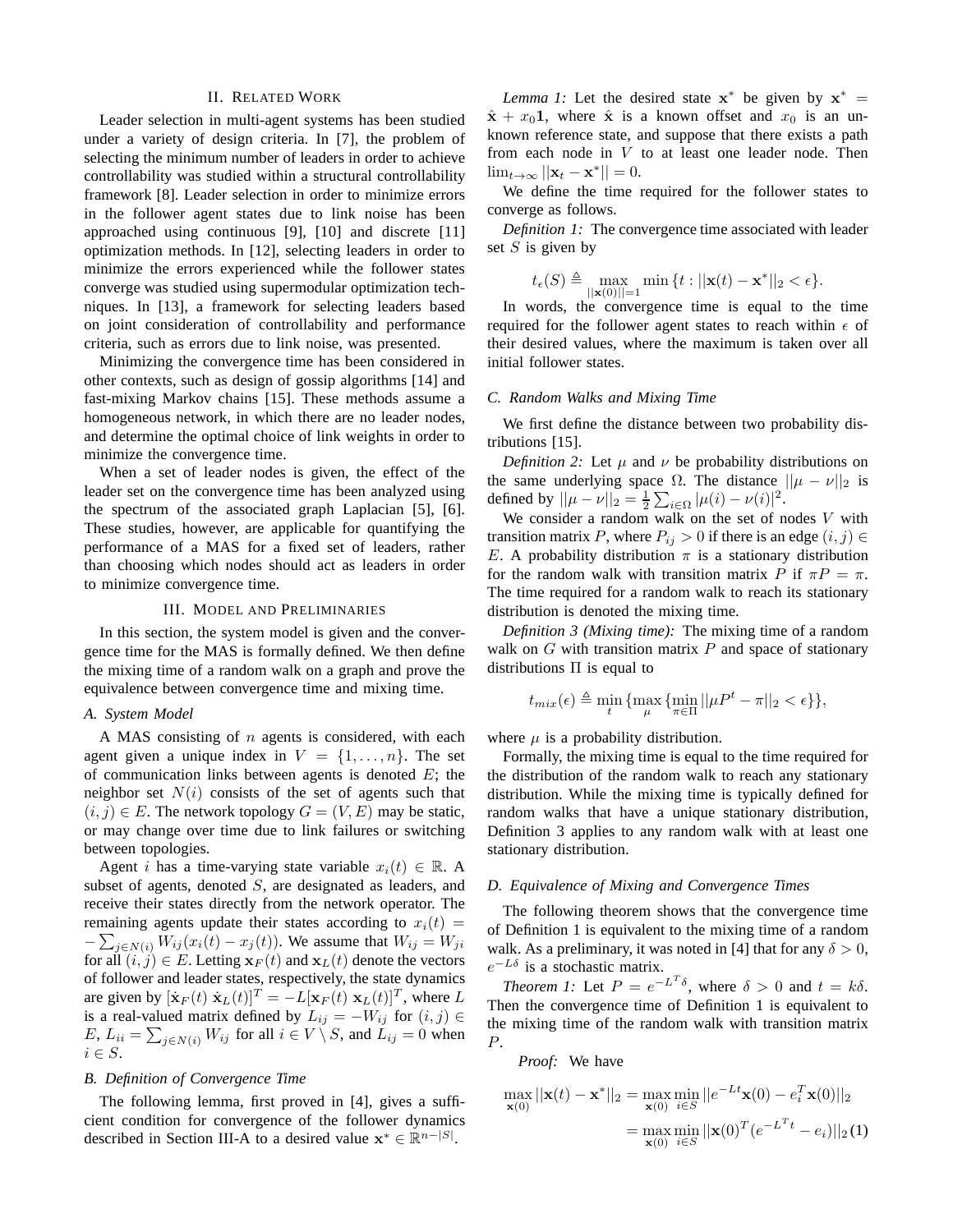Now, the random walk defined by matrix  $P$  has an absorbing state at each leader node; hence the set of stationary distributions is the span of  $\{e_i\}_{i\in S}$ . Thus, after normalizing  $\mathbf{x}(0)$ to ensure that it represents a probability distribution, (1) is equivalent to  $\max_{\mu} \min_{\pi \in \Pi} ||\mu P^k - \pi||$ . Since these error metrics are equivalent, the times until each of them is within  $\epsilon$  are also equal.

# IV. LEADER SELECTION IN STATIC NETWORKS

In this section, the problem of selecting leader agents in order to minimize convergence time is studied for the case of static network topology. We first formulate the problem of selecting a fixed set of up to  $k$  leaders in order to minimize convergence time and present leader selection algorithms. We then study the problem of selecting the minimum number of leaders in order to achieve a given bound on the convergence time.

## *A. Problem Formulation – Fixed Number of Leaders*

The error experienced by the follower agents at time  $t$  is given by  $\max_{\mathbf{x}(0)} ||e^{-Lt}\mathbf{x}(0)||_2$ , which in turn is equal to  $\max_{\mathbf{x}(0)} \mathbf{x}(0)^T e^{-(L^T + L)t} \mathbf{x}(0)$ . This maximum is achieved when  $\mathbf{x}(0)$  is chosen to be equal to the eigenvector corresponding to the largest eigenvalue of  $e^{-(L+L^T)}$  [16]. This eigenvalue is in turn defined by the smallest eigenvalue of  $L + L<sup>T</sup>$ . Hence minimizing the convergence time is equivalent to maximizing the smallest eigenvalue of  $L + L<sup>T</sup>$ . We denote the smallest eigenvalue of  $L + L<sup>T</sup>$  as the *convergence rate*.

This optimization is carried out by choosing the leader set  $S$ , which affects the matrix  $L$ . Letting  $L$  denote the matrix L when the leader set is empty  $(S = \emptyset)$ , the matrix L corresponding to leader set S is obtained by setting  $L_{ij} = 0$ for all  $i \in S$ ,  $j \in V$ .

Let Y denote the diagonal matrix with  $Y_{ii} = 0$  if  $i \in S$ and  $Y_{ii} = 1$  otherwise. Then  $L = Y\tilde{L}$ , so that  $L + L^T =$  $Y\ddot{L} + \ddot{L}Y$ , where we use the fact that  $\ddot{L}$  is a symmetric matrix. The requirement that only  $k$  nodes can act as leaders is equivalent to a constraint that  $tr(Y) \geq n - k$ . Hence the problem of selecting up to  $k$  leaders in order to minimize the convergence time is given by

maximize 
$$
\min_{\mathbf{x}(0)} \mathbf{x}(0)^T (Y\tilde{L} + \tilde{L}Y)\mathbf{x}(0)
$$
  
\nY  
\ns.t.  $Y_{ij} = 0 \ \forall i \neq j$   
\n $Y_{ii} \in \{0, 1\} \ \forall i$   
\n $\mathbf{tr}(Y) \geq n - k$  (2)

This problem can be cast in an equivalent form as

minimize 
$$
s
$$
  
\n $Y, s$   
\ns.t.  $-sI \le Y\tilde{L} + \tilde{L}Y \le sI$   
\n $Y_{ij} = 0 \ \forall i \ne j$   
\n $Y_{ii} \in \{0, 1\} \ \forall i$   
\n $\operatorname{tr}(Y) \ge n - k$  (3)

Due to the constraint  $Y_{ii} \in \{0, 1\}$ , the above problem is a mixed integer program, and hence may not be solvable in polynomial time. A relaxed version of the problem is given by

minimize 
$$
s
$$
  
\nY,  $s$   
\ns.t.  $-sI \le Y\tilde{L} + \tilde{L}Y \le sI$  (4a)  
\n $Y_{ij} = 0 \ \forall i \ne j$  (4b)  
\n $0 \le Y_{ii} \le 1 \ \forall i$  (4c)  
\n $\operatorname{tr}(Y) \ge n - k$  (4d)

## *Lemma 2:* The problem formulation (4) is convex.

*Proof:* Convexity follows from the fact that the objective function s, as well as the constraints (4a)–(4d), are linear in  $Y$  and  $t$ .

#### *B. Leader Selection Algorithms*

We present two algorithms for solving (2). In the first algorithm, problem (4) is solved using semidefinite programming techniques [17], yielding a matrix denoted  $\hat{Y}$ . The diagonal elements of  $\hat{Y}$  are then ordered from largest to smallest, with the k smallest indices of  $\overline{Y}$  chosen as the leader set.

The second algorithm leverages the convex formulation of (4) using a supergradient descent approach. The following lemma is needed first.

*Lemma 3:* Let L be a matrix corresponding to a leader set  $S$ , and let  $\bf{v}$  be the eigenvector of  $L$  corresponding to the smallest eigenvalue of L. Then  $vv<sup>T</sup>$  is a supergradient of the function  $\min_{\mathbf{x}(0)} \mathbf{x}(0)^T (L + L^T) \mathbf{x}(0)$ .

 $\blacksquare$ 

*Proof:* Provided in the appendix.

A supergradient descent-based algorithm can then be developed based on v from Lemma 3. Under an unconstrained supergradient descent algorithm, at each iteration of the algorithm, a supergradient  $L'$  is found and  $L$  is updated to  $L - \tau L'$  for some  $\tau > 0$ .

In this case, since the formulation of  $(2)$  requires  $L$  to be of the form  $Y\tilde{L} + \tilde{L}Y$ , where Y is diagonal and has integer entries, the matrix  $L - \tau v v^T$  may not be feasible because there may be multiple nonzero entries of v. As an approximation, we instead let i denote the index such that  $v_i$ is maximal, and define  $\tilde{\mathbf{v}}$  by  $\tilde{\mathbf{v}}_i = 1$  and  $\tilde{\mathbf{v}}_i = 0$ . Updating  $Y = Y + \tilde{v}\tilde{v}^T$  then results in a feasible solution to (2). This is equivalent to adding the node with largest eigenvector component to the leader set at each iteration.

The algorithm is defined formally as follows. Let  $S_i$ denote the set of leaders at the  $j$ -th iteration of the algorithm, with  $S_0 = \emptyset$ , and initialize  $Y_0 = I_n$  (where  $I_n$  denotes the *nxn* identity matrix) and  $L_0 = \overline{L}$ . At the *j*-th iteration, let  $v_i$  denote the eigenvector corresponding to the largest eigenvalue of  $L_j$ , and let  $\tilde{\mathbf{v}}_j$  be defined as above. The set  $Y_j$  is updated according to  $Y_j = Y_{j-1} + \tilde{v}\tilde{v}^T$ , while  $L_j$  is updated to  $L_j = Y_j L_j + L_j Y_j$ . The algorithm terminates after k iterations and returns  $Y_k$ . A pseudocode description of the algorithm is given as **Choose-**k**-leaders** below.

## *C. Problem Formulation – Minimum-Size Set of Leaders*

The problem of choosing the minimum-size set of leaders in order to ensure that the convergence time is below a given threshold  $t^*$  is formulated as follows.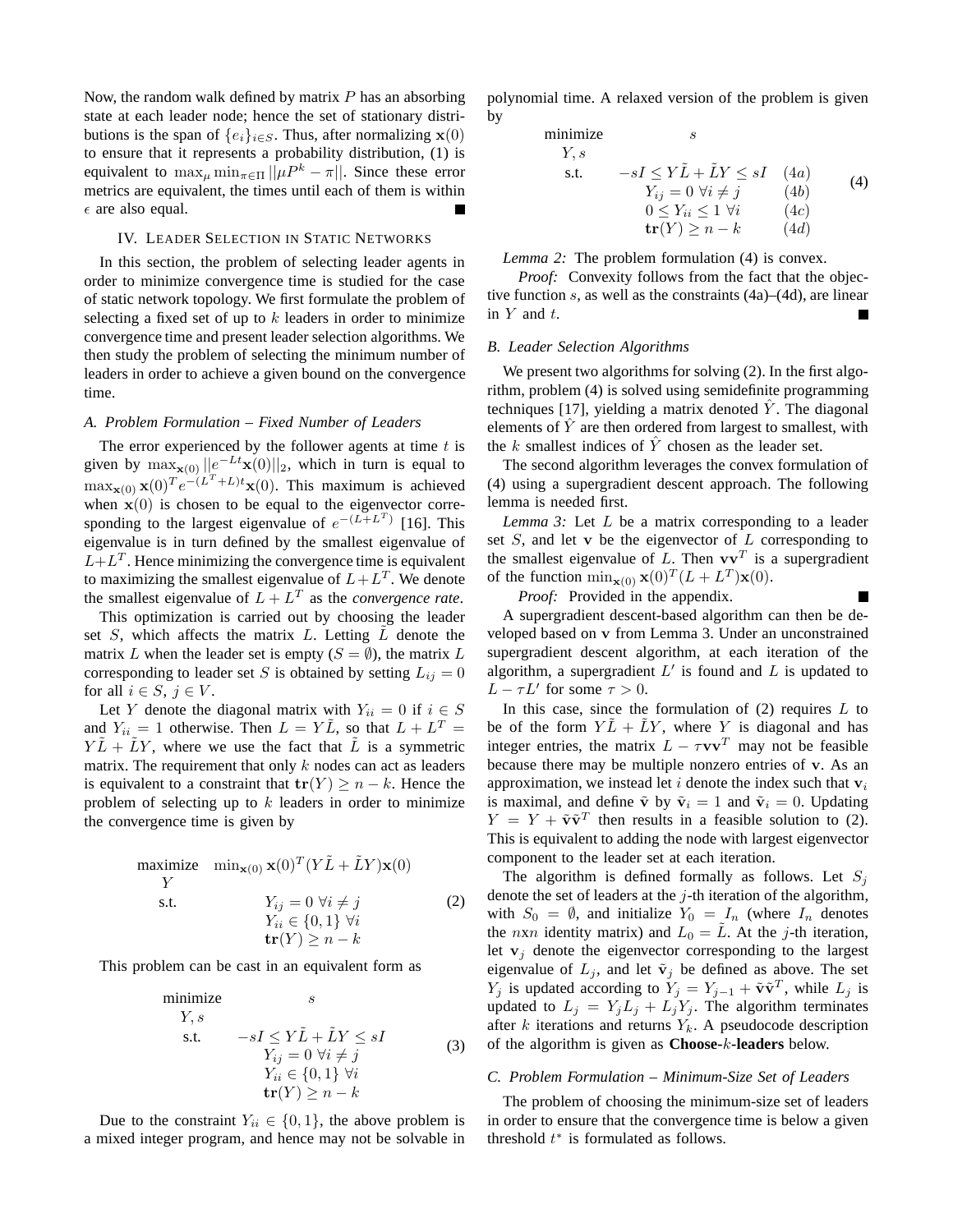**Algorithm Choose-**k**-leaders**: Algorithm for selecting a set of  $k$  leaders that minimizes convergence time **Input:** Graph topology  $G = (V, E)$ Initial matrix  $L$ Maximum number of leaders  $k$ **Output:** Set of leaders S **Initialization:**  $S_0 \leftarrow \emptyset$ ,  $Y_0 \leftarrow I_n$ ,  $L_0 \leftarrow \tilde{L}$ ,  $j \leftarrow 0$ **while**  $j < k$  $\mathbf{v}_j \leftarrow$  eigenvector of  $L_j$ corresponding to largest eigenvalue  $w_j \leftarrow \arg \max_{i \in V} (\mathbf{v}_j)_i$  $j \leftarrow j + 1$  $S_j \leftarrow S_{j-1} \cup \{w_j\}$  $Y_j \leftarrow Y_{j-1} + e_{w_j}e_{w_j}^T$  $L_j \leftarrow Y_j \tilde{L} + \tilde{L} Y_j$ **end while**  $S \leftarrow S_k$ , **return** S

maximize 
$$
\mathbf{tr}(Y)
$$
  
\nY  
\ns.t.  $\max_{\mathbf{x}(0)} \mathbf{x}(0)^T e^{-(L+L^T)t^*} \mathbf{x}(0) \le \epsilon$  (5)  
\n $Y_{ij} = 0 \ \forall i \ne j$   
\n $Y_{ii} \in \{0, 1\} \ \forall i \in V$ 

Since the trace of  $Y$  is equal to the number of follower nodes, maximizing  $tr(Y)$  is equivalent to minimizing the number of leaders. The first constraint guarantees that, regardless of the initial state of the system, the error in the follower node states is within the bound  $\epsilon$  by time  $t^*$ , which in turn implies that the convergence time is no more than  $t^*$ . The remaining constraints ensure that  $Y$  is a 0-1 diagonal matrix, as in  $(2)$ .

A supergradient-based algorithm for approximating the solution to (5) is given as follows. At each iteration, the eigenvector v corresponding to the largest eigenvalue of  $e^{-(L+L^T)t}$  is computed. The index i such that  $v_i$  is maximized is chosen and added to the leader set, with  $Y =$  $Y + e_i e_i^T$ . A pseudocode description is given as algorithm **Choose-minimum-leaders**.

## V. LEADER SELECTION IN DYNAMIC NETWORKS

Multi-agent systems may experience changes in network topology due to failures in the communication links between agents, or may switch between predefined topologies. In this section, we extend our leader selection formulation to incorporate both of these cases and present efficient leader selection algorithms.

## *A. Leader Selection Under Random Failures*

Under a random failure model, each link  $(i, j) \in E$  fails independently with probability  $p$ . Let  $G$  denote the (random) graph topology under this failure model. The expected convergence time for leader set S is given by  $\mathbf{E}_{\mathbf{G}}(t_{conv}(S)).$ Here  $\mathbf{E}_{\mathbf{G}}(\cdot)$  denotes expectation of the argument over the set of network topologies, represented by random variable

**Algorithm Choose-minimum-leaders**: Algorithm for selecting the minimum number of leaders to achieve a convergence time bound **Input:** Graph topology  $G = (V, E)$ Initial matrix  $L^2$ Bound on error,  $\epsilon$ , time threshold  $t^*$ **Output:** Set of leaders S **Initialization:**  $S \leftarrow \emptyset$ ,  $Y \leftarrow I_n$ ,  $L \leftarrow L$ **while**  $\max_{\mathbf{x}(0)} \mathbf{x}(0)^T e^{-(L+L^T)t^*} \mathbf{x}(0) > \epsilon$  $v \leftarrow$  eigenvector corresponding to largest eigenvalue of  $e^{-(L+L^T)^*}$  $w \leftarrow \arg \max_{i \in V} (\mathbf{v})_i$  $S \leftarrow S \cup \{w\}$  $Y \leftarrow Y + e_w e_w^T$  $L \leftarrow Y\tilde{L} + \tilde{L}Y$ **end while return** S

G. Minimizing the expected convergence time is equivalent to maximizing the expected convergence rate. Hence the problem of selecting up to  $k$  leaders in order to maximize the convergence rate can be formulated as

max 
$$
\mathbf{E_G}
$$
  $(\min_{\mathbf{x}(0)} \mathbf{x}(0)^T (Y\tilde{L} + \tilde{L}Y)\mathbf{x}(0))$   
\nY  
\ns.t.  $\mathbf{tr}(Y) \ge n - k$   
\n $Y_{ii} \in \{0, 1\} \forall i \in V$   
\n $Y_{ij} = 0 \forall i \ne j$  (6)

where the objective function corresponds to the expected value of the convergence rate, defined in Section IV, over the possible network topologies.

Since  $\min_{\mathbf{x}(0)} \mathbf{x}(0)^T (Y \tilde{L} + \tilde{L}Y)\mathbf{x}(0)$  is a convex function of  $Y$ , representing the convergence rate of the MAS, the objective function of (6) is a weighted sum of convex functions and hence is convex. A supergradient approximation algorithm for (6) is defined as follows. As a first step, a supergradient of the objective function is identified.

*Lemma 4:* Let  $v_G$  denote the eigenvector corresponding to the largest eigenvalue of  $E(L_G)$ . Then  $v_G$  is a supergradient of  $\mathbf{E_G}$   $(\min_{\mathbf{x}(0)} \mathbf{x}(0)^T (L + L^T) \mathbf{x}(0)).$ 

П

*Proof:* A proof is given in the appendix.

Based on Lemma 4, an algorithm for solving (6) is given as follows. The leader set S is initialized to  $S_0 = \emptyset$  and  $Y_0 = I_n$ . At the j-th iteration, the eigenvector  $\mathbf{E_G}(v_G)$  is computed. The maximal component, denoted  $i_j$ , of  $\mathbf{v}_\mathbf{G}$  is then found and added to  $S_j$ , with  $Y_{i_1 i_2} = 0$ . The algorithm terminates after  $k$  iterations.

The dual problem of selecting the minimum number of leaders such that the expected value of  $t_{conv}$  is below a given threshold  $t^*$  can likewise be formulated as

maximize  $tr(Y)$ Y

$$
\mathbf{F}_{\mathbf{G}}\left(\max_{\mathbf{x}(0)}\{\mathbf{x}(0)^{T}e^{-(L+L^{T})t^{*}}\mathbf{x}(0)\}\right) < \epsilon
$$
\n
$$
\mathbf{E}_{\mathbf{G}}\left(\max_{\mathbf{x}(0)}\{\mathbf{x}(0)^{T}e^{-(L+L^{T})t^{*}}\mathbf{x}(0)\}\right) < \epsilon
$$
\n
$$
(7)
$$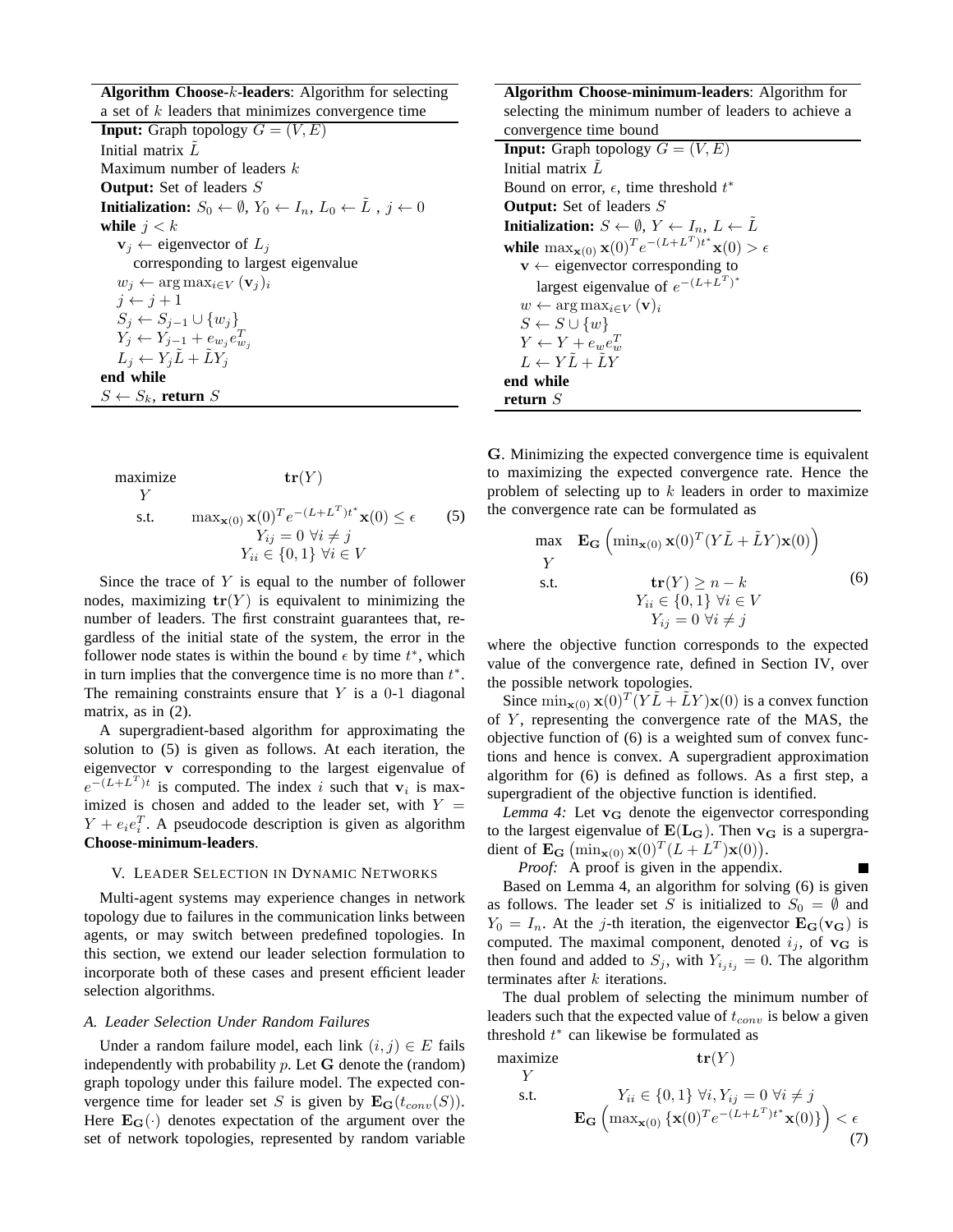Problem (7) can be approximately solved using the supergradient identified in Lemma 4. At each iteration, the eigenvector  $\mathbf{v}_G$  is found for the largest eigenvalue of  $e^{-(L(G)+L(G)^{T})t}$  for each realization of G. The vector  $\mathbf{v}_{\mathbf{G}}$  is then taken as the expectation of  $\mathbf{v}_G$ . The largest component of  $v_G$  is then added to the leader set.

# *B. Leader Selection Under Switching Topologies*

In MAS with switching topologies, the network topology switches among a set of topologies  $\mathcal{G} = \{G_1, \ldots, G_N\},\$ with corresponding weight matrices  $L_1, \ldots, L_N$ . In this case, the leaders are selected in order to ensure that the worstcase convergence time among all the possible leader sets is minimized. Let  $u(Y)$  denote the worst-case convergence time, so that

$$
u(Y) \triangleq \min_{l=1,\dots,N} \min_{\mathbf{x}(0)} \{ \mathbf{x}(0)^T (Y\tilde{L} + \tilde{L}Y)\mathbf{x}(0) \}.
$$

First, the problem of selecting up to  $k$  leaders in order to minimize the worst-case convergence time is given by

minimize 
$$
u(Y)
$$
  
\nY  
\ns.t.  $\mathbf{tr}(Y) \ge n - k$  (8)  
\n $Y_{ii} \in \{0, 1\} \forall i, Y_{ij} = 0 \forall i \ne j$ 

Problem (8) can be converted to an optimization problem of similar to (3), and hence relaxed to a convex optimization problem analogous to (4). A supergradient for  $u(Y)$  is given by the following lemma.

*Lemma 5:* The function  $u(Y)$  has supergradient equal to  $v\mathbf{v}^{T}$ , where v denotes the eigenvector corresponding to the smallest eigenvalue of any of the matrices  $L_1, \ldots, L_N$ .

*Proof:* The proof is given in the appendix.

Based on this lemma, an algorithm for approximating the solution to  $(8)$  is as follows. The leader set S is initially empty. At each iteration, the supergradient  $\bf{v}$  is computed as in Lemma 5. The component  $i^*$  satisfying  $i^*$  = arg max  $\{v_i : i \in V\}$  is selected and added to the leader set; the algorithm then terminates after  $k$  iterations. A pseudocode description of the algorithm is given as k**leaders-switching**.

The problem of selecting the minimum-size set of leaders in order to ensure that the convergence time for each topology in  $G$  is below a threshold  $t^*$  is given as

maximize 
$$
\mathbf{tr}(Y)
$$
  
\nY  
\ns.t.  $u(Y) < \epsilon$   
\n $Y_{ii} \in \{0, 1\} \forall i \in V \ Y_{ij} = 0 \ \forall i \neq j$  (9)

An approximate algorithm for computing (9), given as **Leaders-switching-bound**, is as follows. First, at each iteration, v is determined according to Lemma 5. The node  $i^*$  is then selected such that  $v_i$  is maximized. The set S is updated to  $S \cup \{i^*\}$ . The algorithm terminates when the objective function of (9) is less than  $\epsilon$ .

**Algorithm** k**-leaders-switching**: Algorithm for selecting a set of  $k$  leaders to minimize the worst-case convergence time

**Input:** Set of topologies  $\mathcal{G} = \{G_1, \ldots, G_N\}$ Weight matrices  $\tilde{L}_1, \ldots, \tilde{L}_N$ Maximum number of leaders, k **Output:** Set of leaders S **Initialization:**  $S_0 \leftarrow \emptyset$ ,  $Y_0 \leftarrow I_n$ ,  $L_{l,0} \leftarrow \tilde{L}_l, l = 1, \ldots, M, j \leftarrow 0$ **while**  $j < k$  $v_j \leftarrow$  eigenvector corresponding to largest eigenvalue of  $L_1, \ldots, L_N$  $w_i \leftarrow \arg \max_{i \in V} (\mathbf{v}_i)_i$  $j \leftarrow j + 1$  $S_j \leftarrow S \cup \{w_j\}$  $Y_j \leftarrow Y_j + e_{w_j}e_{w_j}^T$  $L_{l,j} \leftarrow Y_j \tilde{L} + \tilde{L} Y_j^{'} \hspace{2mm} \forall l = 1, \ldots, N$ **end while**  $S \leftarrow S_k$ , **return** S

| <b>Algorithm Leaders-switching-bound:</b> Algorithm for                                |
|----------------------------------------------------------------------------------------|
| selecting the minimum number of leaders in order to                                    |
| ensure that $t_{conv} \leq t^*$ for each network topology in G                         |
| <b>Input:</b> Set of topologies $\mathcal{G} = \{G_1, \ldots, G_N\}$                   |
| Weight matrices $L_1, \ldots, L_N$                                                     |
| Bound on error, $\epsilon$ , time threshold $t^*$                                      |
| <b>Output:</b> Set of leaders S                                                        |
| <b>Initialization:</b> $S_0 \leftarrow \emptyset$ , $Y_0 \leftarrow I_n$               |
| $L_{l,0} \leftarrow L_l, l = 1,\ldots,M$                                               |
| while $\max_{\mathbf{x}(0)} \mathbf{x}(0)^T e^{-(L+L^Tt)} \mathbf{x}(0) \geq \epsilon$ |
| $\mathbf{v} \leftarrow$ eigenvector corresponding to largest eigenvalue of             |
| $L_1, \ldots, L_N$                                                                     |
| $w \leftarrow \arg \max_{i \in V} (\mathbf{v}_i)_i$                                    |
| $j \leftarrow j+1$                                                                     |
| $S \leftarrow S \cup \{w\}$                                                            |
| $Y \leftarrow Y + e_w e_w^T$                                                           |
| $L_l \leftarrow Y\tilde{L} + \tilde{L}Y \ \forall l = 1, \ldots, N$                    |
| end while                                                                              |
| return $S$                                                                             |
|                                                                                        |

## VI. SIMULATION STUDY

A MAS consisting of  $n = 100$  agents was simulated using Matlab. It was assumed that agents are deployed uniformly at random over a square region of dimensions 1000m x 1000m. Agents i and j shared a link  $(i, j)$  if they were within  $r =$ 300m of each other. Link weights  $L_{ij}$  for the follower agents were chosen uniformly at random within the interval [0, 50], with  $L_{ij} = L_{ji}$ .

We simulated two cases of MAS. In the first case, a static network with fixed topology was assumed. In the second case, a network that switched between three independently chosen topologies was considered. For both cases, we simulated leader selection using fast mixing, as well as selection of random nodes, nodes with high degree, and nodes with average degree as leaders. Each data point represents an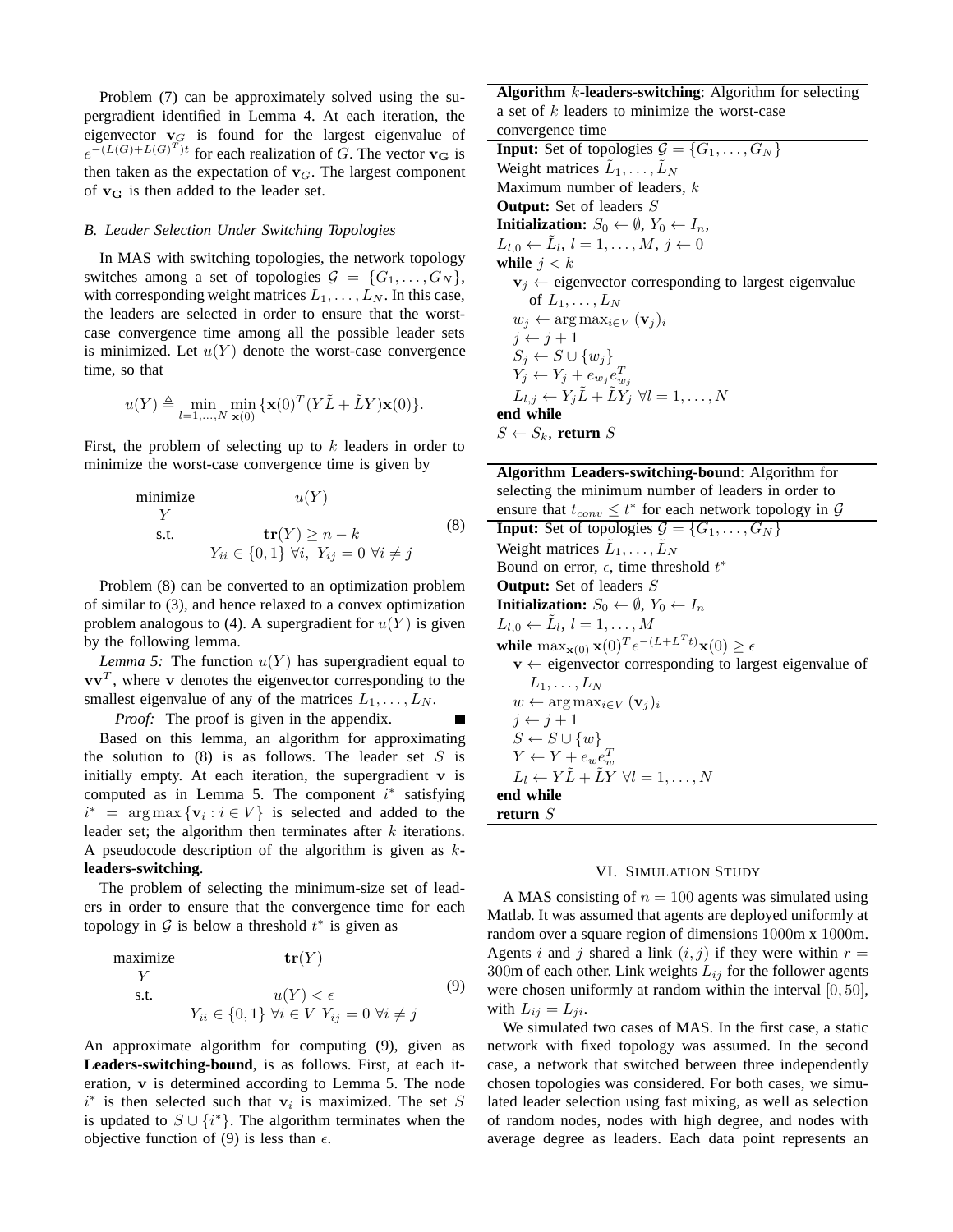

Fig. 1. Simulation study of leader selection for smooth convergence. (a) In a static network, the convergence rate is consistently higher for our fast mixing approach. Note that maximum degree-based selection has the lowest convergence rate. (b) The fast mixing method requires fewer leaders than random or degree-based selection in order to achieve an error of  $\epsilon = 1$  for different values of  $t^*$ . (c) When the network switches between three randomly generated topologies, the fast mixing method outperforms random and degree-based leader selection algorithms as the number of possible leaders increases. (d) The fast mixing approach requires fewer leaders than the random and degree-based algorithms under switching topologies in order to achieve a given bound on the convergence time.

average over 150 trials.

Figure 1(a) compares the convergence rate  $\max_{\mathbf{x}(0)} \mathbf{x}(0)^T (L + L^T) \mathbf{x}(0)$  of our fast mixing-based approach and the three other selection algorithms. We observe that our mixing-based approach slightly outperforms the other schemes, while random leader selection also provides strong performance. Selection of nodes based on average degree performs significantly worse than both random and fast mixing algorithms, while selection of maximum degree nodes provides the slowest convergence rate.

The problem of selecting the minimum number of leaders in order to meet a given bound on the convergence time is demonstrated in Figure 1(b), with  $\epsilon = 1$ . The fast mixing approach typically requires fewer than 10 leaders to guarantee a given convergence time, compared to the remaining schemes which sometimes require all nodes to act as leaders in order to guarantee a given convergence time.

The fast mixing approach also improves the performance of networks with switching topologies (Figure 1(c)), especially when the number of leaders increases. For example, when 20 nodes can act as leaders, the convergence rate for the fast mixing algorithm is more than twice that of the nextlargest algorithm, random leader selection. As in the static case, random leader selection provides a faster convergence rate on average than either degree-based method. Similarly, fewer leaders are required to meet a bound on the convergence time using fast mixing (Figure 1(d)). For example, in order to ensure that the convergence time is below 0.05, only 6 leaders are needed under the fast mixing approach, while 12 leaders are needed under random selection and 24 under maximum degree-based selection.

## VII. CONCLUSIONS

In this paper, we studied leader selection in multi-agent systems in order to minimize the time required for the follower agents to converge to their desired states. We first proved that the convergence time is equivalent to the mixing time of a random walk on the underlying graph. We then formulated two leader selection problems: first, selection of a fixed set of up to  $k$  leaders in order to minimize convergence time, and second, selection of the minimum number of leaders in order to achieve a bound on the convergence time. For both problems, we derived efficient algorithms for leader selection, based on supergradient descent, for MAS with static topologies, as well as MAS with random link failures and switching between predefined topologies. We compared our fast mixing approach to other leader selection algorithms, including random leader selection, selection of high degree